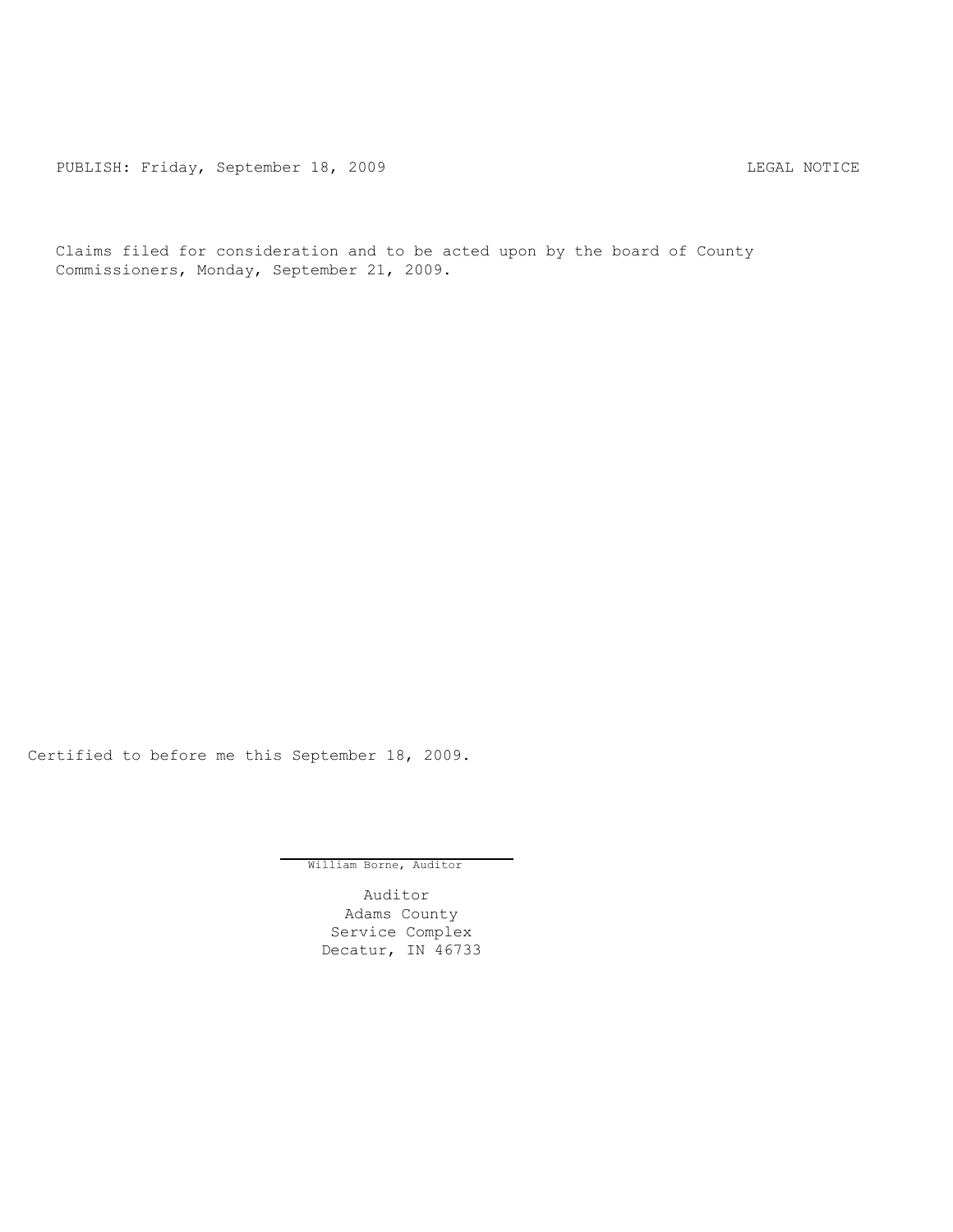

## **Claims Docket for Newspaper Adams County, Indiana**

## For Period: **8/11/2009** to **8/31/2009**

*313 W. Jefferson St. Decatur, IN 46733 (219) 724-2600*

## Date Claims to be Paid: **9/21/2009**

| <b>Vendor</b>                   | Amount    | Vendor                        | <u>Amount</u> |
|---------------------------------|-----------|-------------------------------|---------------|
| <b>Adams County Auto Supply</b> | 97.32     | Adams Memorial Hospital       | 31,456.60     |
| <b>Adams County Treasurer</b>   | 14,888.00 | Indiana Michigan Power        | 5,230.14      |
| American Health Care            | 439.02    | Appraisal Research Corpor     | 1,800.00      |
| Arnold Lumber Company           | 209.58    | Berne Ready Mix               | 167.16        |
| Berne Tri-Weekly News           | 105.51    | Hoosier Blue Flame            | 59.50         |
| Butler, Fairman, & Seufer       | 825.00    | Bowers, Charles               | 2,302.92      |
| Chet's Pest Control             | 90.00     | Cintas Location #338          | 92.12         |
| City Of Decatur                 | 1,452.45  | Decatur True Value            | 11.69         |
| Complete Printing Service       | 263.20    | Courtesy Ford, Inc.           | 35.95         |
| Sigworth, Darrell W.            | 83.16     | Decatur Daily Democrat        | 346.23        |
| Decatur Tire Center             | 18.50     | Douglas L. Bauman             | 50.00         |
| Downing & Glancy Funeral Home   | 100.00    | Kiess, Duane A.               | 150.00        |
| Erie Haven                      | 1,296.07  | <b>Everett Drainage</b>       | 20,160.00     |
| Everett Refrigeration & E       | 203.00    | Gall's                        | 39.48         |
| Geneva Police Department        | 64.00     | Gordon Food Service           | 4,676.39      |
| Haywood Printing Company        | 357.64    | Indiana Stamp Company         | 34.50         |
| K-Mart                          | 201.18    | Werich, Kelly                 | 35.00         |
| Kiess Electric                  | 160.05    | Klenk's Sales And Service     | 820.00        |
| L & S Distributing              | 730.02    | Landis & Sons Drainage        | 1,178.80      |
| Legal Directories Publish       | 64.75     | Lehman Feed Mill              | 76.65         |
| MacAllister Machinery Com       | 146.45    | Maddock Industries, Inc.      | 315.92        |
| Gresla, Mark S. Md              | 420.25    | Maumee River Basin Commis     | 11,272.00     |
| Meshberger Brothers Stone       | 21,672.64 | Minds Eye Graphics            | 15.00         |
| Moser Motor Sales, Inc.         | 4.70      | Nipsco                        | 893.67        |
| Paul W. Reidenbach Equipm       | 243.04    | Bollenbacher, Rodney G.       | 50.00         |
| Roto-Rooter                     | 220.00    | Campbell, Stanley L.          | 3,664.00      |
| Baumann, Steve                  | 100.00    | Smith, Teryl R.               | 6.47          |
| Print Shop                      | 1,904.78  | Top Supply Company            | 108.25        |
| <b>Tractor Supply Company</b>   | 10.99     | Two Brothers Restaurant       | 74.82         |
| Underground Pipe & Valve,       | 3,322.25  | Wal-Mart / GEMB               | 128.31        |
| Witham Toxicology Laboratory    | 1,548.00  | D & D Auto Repair             | 689.74        |
| Burry, Herman, Miller, Brown    | 2,550.00  | Swiss City Veterinary         | 330.00        |
| Embarq                          | 4,289.20  | <b>Bit Mat Products</b>       | 78,282.69     |
| Patrick Norton                  | 42.97     | CMC, LLC                      | 29,370.00     |
| Paul Norr                       | 93.20     | Zep Manufacturing Company     | 105.71        |
| Croy Machine & Fabricatio       | 211.88    | D. L. H. Mechanical           | 247.30        |
| Angie White                     | 12.76     | Thyssenkrupp Elevators        | 1,080.00      |
| Larry L. Lautzenheiser          | 1,360.00  | Association Of Prosecutin     | 200.00        |
| Bodie's Custom Exhaust Sh       | 60.00     | Waste Management              | 188.63        |
| Nowak Supply Company, Inc       | 529.38    | <b>B</b> Secure Alarm Systems | 920.90        |
| Bixler Insurance, Inc.          | 331.00    | <b>Energy Products</b>        | 173.96        |
| Indiana University              | 30.00     | Don Myers Plumbing            | 424.70        |
| B & K Hydraulics                | 12.00     | McGuff Roofing Inc.           | 140.00        |
| City Of Decatur Park Depa       | 3,483.33  | Jackson Oil & Solvents, I     | 468.15        |
| Bob's Locksmith Shop            | 66.50     | Gopher                        | 212.62        |
| W. A. Jones And Son             | 115.29    | Emergency Management Alli     | 40.00         |
| Boys & Girls Club               | 70.00     | Dr. Michael Ainsworth         | 175.00        |
| Chad W. Sprunger                | 1,361.77  | Zurcher Tire, Inc.            | 343.67        |
|                                 |           |                               |               |